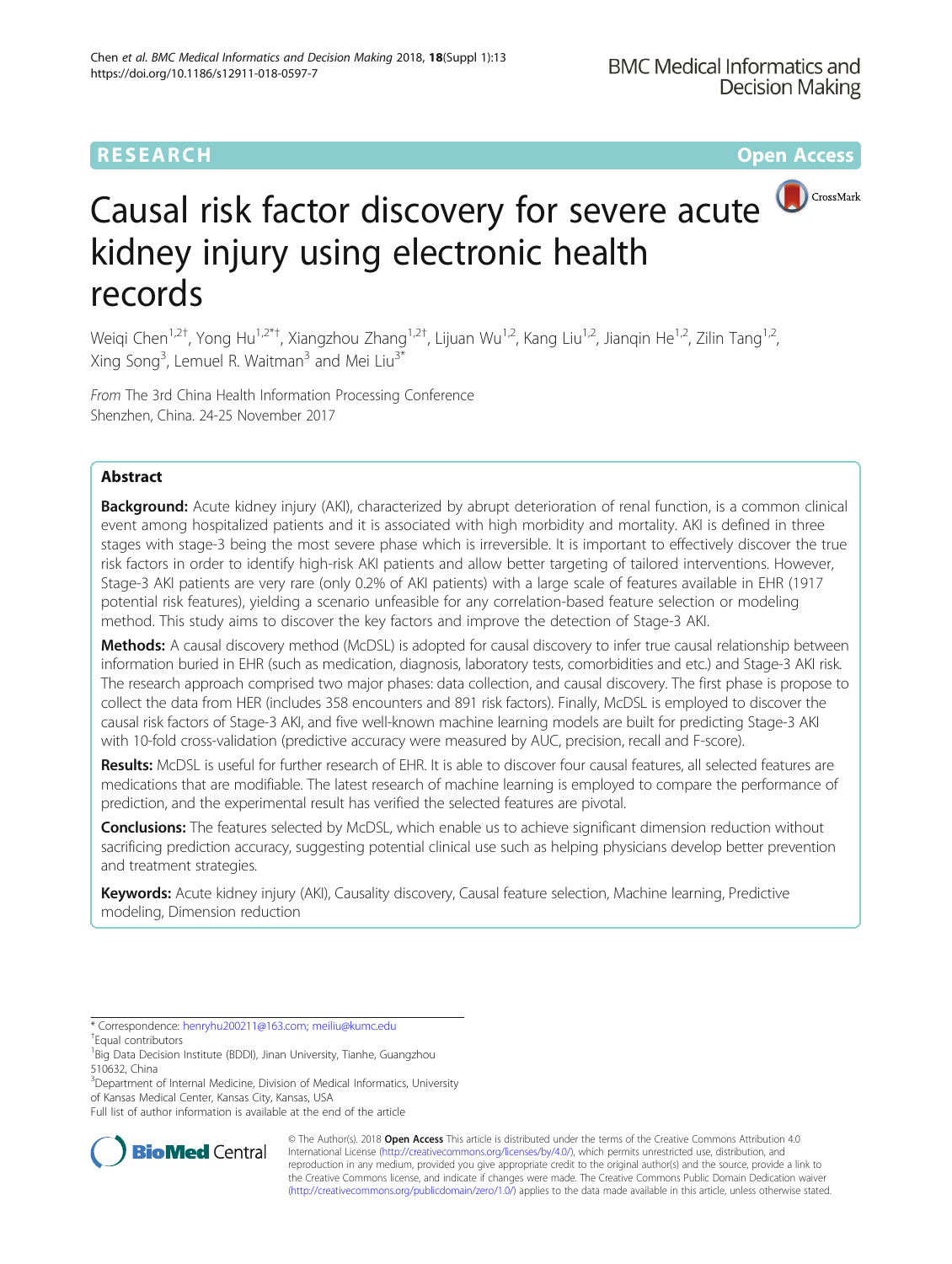# Background

Acute Kidney Injury (AKI) is a common and highly lethal health problem, affecting 10–15% of all hospitalized patients and more than 50% of the intensive care unit (ICU) patients. Previous studies have found that an increase in serum creatinine (SCr) greater than 0.5 mg/dl was associated with a 6.5-fold increase in the odds of death, a 3.5-days increase in length of stay, and nearly \$7500 hospital costs in excess  $[1, 2]$  $[1, 2]$  $[1, 2]$ . In accordance with Kidney Disease Improving Global Outcomes (KDIGO) criteria, AKI is staged into three phases with ascending severity and treatment complexity. Stage-3 AKI, in particular, is the most critical stage which is not only irreversible but would result in worse mortality rate. Early prediction of potential AKI, especially Stage-3 AKI, can help with early identification of the high-risk patients and thus allow more appropriate allocation of limited clinical resources [\[3](#page-5-0)]. In recent years, scholars have focused on the development of machine learning methods to facilitate early detection, diagnosis and intervention, helping clinicians to provide more suitable and timely management for patients at high risk for AKI, resulting in improved clinical outcomes. It has been argued that better use of electronic health records (EHR) is the key to realize this objective [\[4](#page-5-0), [5](#page-5-0)].

However, Stage-3 AKI patients are very rare but with abundant features recorded. The employed EHR shows that only 179 (0.2%) patients acquired Stage-3 AKI out of 89, 685 patients over the past 10 years, while hundreds even thousands of features have been observed and well-documented during their hospitalization stays. High dimensionality and small sample size becomes a tough combination for traditional correlation-based feature selection methods to perform adequately in discovering the true risk factors. On the other hand, Multiple cause Discovery combined with Structure Learning (McDSL) [\[6](#page-5-0)], is a causality discovery method designed to uncover the true causal relations as well as multi-causes structures by effectively removing spurious features on high-dimensional data, which in turn would improve prediction performance. More importantly, the ability to pinpoint the direct causes can aid physicians to design interventions with better efficacy.

In this study, we adopted McDSL algorithm to carry out causal feature selection for the problem of predicting whether an inpatient will develop Stage-3 AKI using clinical information stored in EHR at 24-h prior to the event. To evaluate the effectiveness of selected features, a collection of well-constructed machine learning methods were applied. Prediction accuracy was measured by AUC, F-score, precision and recall based on 10-fold cross-validation results, and compared to predictions made from an ensemble classifier which is built on all the original 891 features.

#### **Methods**

# Data collection

# Study population

All adult patients (age at visit > 18) hospitalized for at least 2 days at a tertiary care, academic hospital (University of Kansas Health System - KUH) from November 2007 to December 2016 were initially included in the observational cohort study ( $n = 96,590$  patients). Given that a patient may have multiple admissions (encounters) of at least 2 days and develop AKI during one but not another, this study is conducted at the encounter level with a total of 179,370 encounters. From these encounters, we excluded those who (a) missed data required for outcome determination, i.e. less than two serum creatinine measurements, and (b) had evidence of moderate or severe kidney dysfunction, i.e. estimated Glomerular Filtration Rate (eGFR) less than 60 mL/min/1.73 m<sup>2</sup> or abnormal serum creatinine (SCr) level of > 1.3 mg/dL within 24 h of hospital admission. The exclusions finally leave us with 69,698 non-AKI patients and 7259 AKI patients, among whom only 179 progressed to the stage 3. The resulting dataset was highly unbalanced with number of negative observations (non-AKI) more than 389 times the number of positive ones (stage-3 AKI). With such unbalanced dataset, it is very likely for a machine learning model to simply classify everyone as negative case to achieve optimized performance, which will be of little practical use. A common practice for resuming 'balance' of a dataset is to match each positive case with one negative case who possesses similar observable characteristics of selection. To favor more on the modifiable features such as medications, laboratory tests and etc. and potentially reduce bias due to confounding, we did the matching upon demographics which are non-modifiable.

Then for each encounter, KUH's de-identified clinical data repository HERON (Health Enterprise Repository for Ontological Narration) [\[7\]](#page-5-0) was queried to obtain structured data corresponding to the encounter. HERON integrates data from KUH's EHR, billing, clinical registries, and national data sources. The structured data extracted included demographic information, admission and discharge dates, medications, laboratory values, comorbidities, and admission diagnosis.

## AKI and Baesline creatinine definition

The staging of AKI is defined by KDIGO criteria [\[3](#page-5-0)], as detailed in Table [1](#page-2-0). Baseline SCr level is defined as either the last measurement within 2-day time window prior to hospital admission or the first SCr measured after hospital admission. All SCr levels measured between admission and discharge were evaluated to determine the occurrence of inpatient AKI. By matching each of the positive encounters that made to our final analysis cohort, the final study cohort consists of 358 encounters.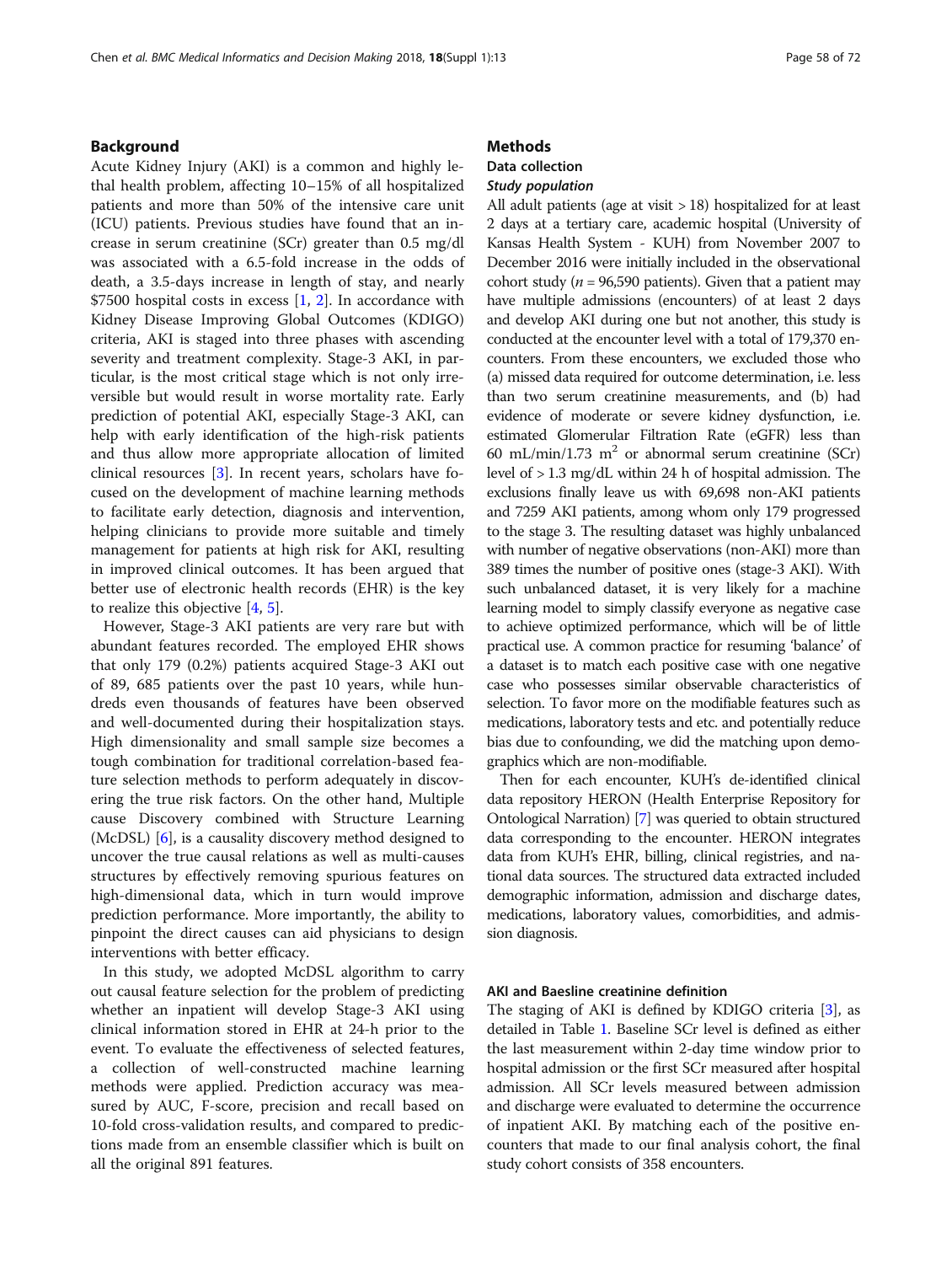| AKI Stage | Serum Creatinine (SCr) Criteria                                            |
|-----------|----------------------------------------------------------------------------|
|           | Increase > 26.4 µmol/L (0.3 mg/dL) or 1.5-1.9 times baseline               |
|           | Increase 2.0-2.9 times baseline                                            |
|           | Increase creatinine $>$ 354 $\mu$ mol/L (4.0 mg/dL) or 3<br>times baseline |

<span id="page-2-0"></span>Table 1 The KDIGO staging system for AKI

## AKI risk factors

We referred to Matheny et al. [\[8](#page-6-0)] for selection of laboratory tests that may represent potential presence of a comorbidity that is correlated with in-hospital AKI. For example, an elevated white blood cell count (WBC) is associated with bacterial infection that may cause AKI. SCr was not included as a predictor as it was used to determine the AKI vs non-AKI encounters. A summary of clinical variables used in building the AKI prediction models is described in Table 2.

For laboratory tests and vitals, only the last recorded value before a prediction point was used and their values were categorized. Values for laboratory tests were categorized as either "present and normal", "present and abnormal", or "unknown" according to standard reference ranges. Vitals were discretized into groups as specified in Table 3. Missing values in vitals and lab tests were treated as a separate category called "unknowns".

Medication variables included inpatient (i.e. dispensed during stay) and outpatient medications (i.e. historical meds). All medication names were normalized by mapping to RxNorm at ingredient level. Comorbidity and admission diagnosis, i.e., all patient refined diagnosis related group (APR-DRG) variables were collected from the University HealthSystem Consortium (UHC) data source in HERON. Patient medical history was captured as major diagnoses (ICD-9 codes grouped according to the Clinical Classifications Software (CCS) diagnosis categories by the Agency for Healthcare Research and Quality). Medical

Table 2 Clinical variables considered in building predictive models for Stage-3 AKI

| Feature Category       | # of Variable | Details                                                                                                          |
|------------------------|---------------|------------------------------------------------------------------------------------------------------------------|
| Demographics           | 3             | Age, gender, race                                                                                                |
| Vitals                 | 5             | BMI, diastolic BP, systolic BP, pulse,<br>temperature                                                            |
| Lab Tests              | 14            | Albumin, ALT, AST, Ammonia, Blood<br>Bilirubin, BUN, Ca, CK-MB, CK, Glucose,<br>Lipase, Platelets, Troponin, WBC |
| Comorbidities          | 28            | UHC comorbidity                                                                                                  |
| Admission<br>Diagnosis | 129           | UHC APR-DRG                                                                                                      |
| Medications            | 482           | All medications are mapped<br>to RxNorm ingredient                                                               |
| Medical History        | 230           | ICD9 codes mapped to CCS<br>major diagnoses                                                                      |

Table 3 Categories for vital signs

| <b>Vitals</b> | Categories                                                          |
|---------------|---------------------------------------------------------------------|
| <b>BMI</b>    | < 18.5, [18.5-24.9], [25.0-29.9], > 30.0, Unknown                   |
| Diastolic BP  | < 80, [80-89], [90-99], > 100, Unknown                              |
| Systolic BP   | < 120, [120-139], [140-159], > 160, Unknown                         |
| Pulse         | $<$ 50, [50-65], [66-80], [81-100], > 100, Unknown                  |
| Temperature   | < 95.0, [95.0-97.6], [97.7-99.5], [99.5-104.0],<br>> 104.0, Unknown |

history, medication, comorbidity and admission diagnosis variables took values as "yes" or "no".

Vitals, labs, medical history and medication variables were time-stamped relative to the admission date, referred here as time-dependent variables. The check point of above categories was a day before Stage-3 AKI breakout. Comorbidities, admission diagnosis, and demographics, in contrast, were presumed to be available at the admission and thus were time-independent.

## Experimental methodology

The McDSL was adopted to discover the true risk factors of development of Stage-3 AKI out of all 891 features available in EHR. McDSL is a type of generalized causality discovery method suitable for sparse discrete data, which discovers causality in two phases, that is, the structure learning phase and the direction learning phase, as shown in Fig. [1](#page-3-0).

In structure learning phase, the d-separation with chisquare test was employed for discovering the Markov blanket which includes potential causes and their effects on the target of interest. In direction learning phase, the direct causes is discovered from the potential ones by incorporating ANM with a conversion method that converts several features into one, as ANM is a nonlinear functional causal model (FCM) yet only works on one-to-one causal structure (accuracies of different datasets: 89~ 97% [[9\]](#page-6-0)). An FCM represents the effect variable  $\gamma$  as a function of the direct causes x and some noise N, i.e.  $y = f(x, N)$ , where  $N$  is independent of  $x$ , and it is violated for the reverse direction. McDSL develop the FCM for discovering the many-to-one causal structure. It represents the effect variable y as a function of the a converted direct causes  $\overline{x}$  $g(x_1, x_2, \ldots)$  and some noise N, i.e.  $y = f(\overline{x}, N)$ , where N is independent of  $\overline{x}$ , and it is violated for the reverse direction. The many-to-one causal structure is tenable if and only if the unique set of all causes had discovered, which is denoted as  $\{x_1, x_2, ...\} \rightarrow \gamma$ .

Table [4](#page-3-0) shows the converted process of  $\overline{x} = g(x_5, x_6, x_9)$ in Fig. [1.](#page-3-0) Where  $v'_i$  means the *j*-th state of features  $x_i$ ,  $m_i$  is<br>the scale of states of  $x \neq i$  is the converted feature, and its the scale of states of  $x_i$ ,  $\overline{x}$  is the converted feature, and its states are the combinations of  $x_5$ ,  $x_6$  and  $x_9$ .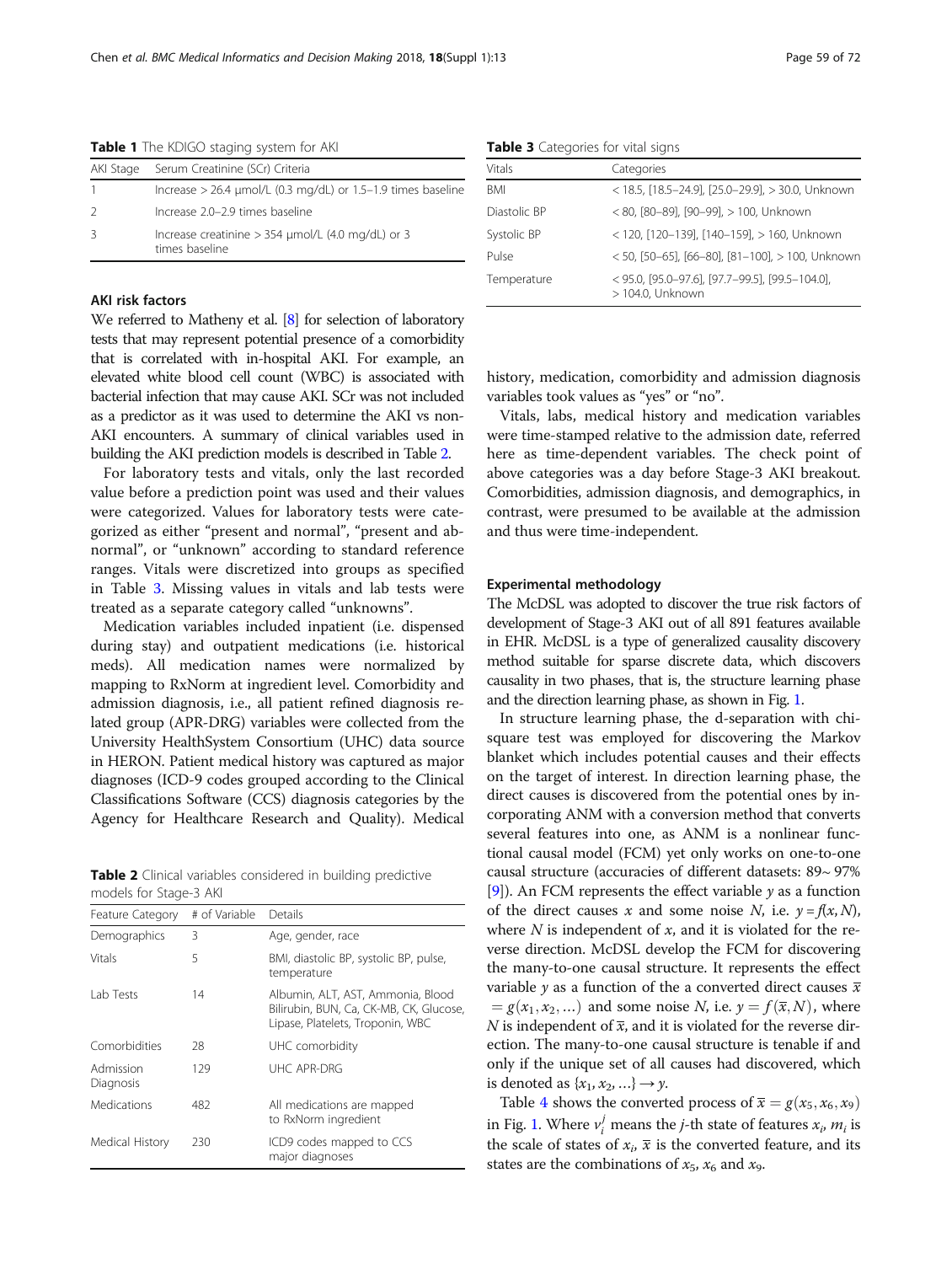<span id="page-3-0"></span>

The effectiveness of McDSL has been recognized in synthetic data as well as several application areas, such as stock risk prediction [\[6\]](#page-5-0) and software projective risk analysis [[10](#page-6-0)].

To assess the explanatory and predictive power of the risk factors being extracted, prediction accuracies were examined over a variety of machine learning models which were built using only the causal features. Knearest neighbor (KNN) [\[11](#page-6-0)], decision trees (DT) [\[12](#page-6-0)], backpropagation neural network (BPNN) [[13](#page-6-0)], random forest  $(RF)$  [\[14](#page-6-0)] and an ensemble classifier  $(EC)$  [[15](#page-6-0)] were selected for the task as they have been wellestablished in the literature of relevant context and represent predictive models assuming different underlying structures. KNN is a non-parametric statistical model that can learn both linear and non-linear relationships but with less stringent assumptions than any conventional regression models. Decision tree and BPNN are both rule-based classifiers, while the former can be human-interpretable but the latter not so much. However, BPNN has been shown, theoretically or experimentally, to be competitive advantageous on performing prediction tasks if efficient predictors are used. Random forest and the ensemble classifier are two ensemble learning methods. An ensemble method typically obtains better results than component classifiers by joining multiple classification methods together [[16](#page-6-0)]. But it is not always the case if the component classifiers agree most of the time by capturing similar signals.

Table 4 The converted model of two features

|        | $X_5$           | $X_6$           | $X_9$                    | $\bar{x}$      |
|--------|-----------------|-----------------|--------------------------|----------------|
| states | Vξ              | $V_6$           | $V_9^1$                  |                |
|        | ٠               |                 |                          | ٠              |
|        | $v_5^1$         | $V_6^1$         | $V_9^{m_9}$              | m <sub>9</sub> |
|        | $V_{\varsigma}$ | $v_6^2$         | $V_{\rm Q}$              | $m_9 + 1$      |
|        | ٠               |                 | $\overline{\phantom{a}}$ |                |
|        | $V_{5}^{m_{5}}$ | $V_{6}^{m_{6}}$ | $V_9^{m_9}$              | $m_5 m_6 m_9$  |
|        |                 |                 |                          |                |

# Results

# Causal risk factor discovery

McDSL discovered four risk factors of Stage-3 AKI from those 891 features, all of which are medications and mostly pertinent to gastrointestinal system. Specifically, they are 1) Sennosides, a laxative to treat constipation and empty the large intestine before surgery; 2) 1,2,6-hexanetriol, a moisturizing agent for various creams; 3) Famotidine, a medication used in the treatment of peptic ulcer disease and gastroesophageal reflux disease, and 4) Benzimidazole, a drug class includes many anthelmintic drugs used for the treatment of a variety of parasitic worm infestations.

To verify the causalities, the odd ratios (OR) of all 15 combinations of the four risk factors are presented in Table 5 as well as individually, with 1 indicating usage of this medication and 0 otherwise. The OR results show that the combinations of discovered four medications are correlated to Stage-3 AKI. Moreover, inpatients were given medications at

Table 5 OR and 95% CI of combinations of discovered risk factors

| Combinations      | Risk factors |          |          |          | Odd Ratio             |  |
|-------------------|--------------|----------|----------|----------|-----------------------|--|
| of risk factors   | #1           | #2       | #3       | #4       | [95% CI]              |  |
| CoRF1             | 1            | $\Omega$ | $\Omega$ | 0        | 1.24 [0.69, 2.23]     |  |
| CoRF <sub>2</sub> | $\Omega$     | 1        | $\Omega$ | 0        | 1.47 [0.92, 2.34]     |  |
| CoRF3             | $\Omega$     | 0        | 1        | $\Omega$ | $0.64$ [0.26, 1.56]   |  |
| CoRF4             | $\Omega$     | 0        | $\Omega$ | 1        | $0.66$ [0.37, 1.19]   |  |
| CoRF5             | 1            | 0        | 0        | 1        | $0.62$ [0.30, 1.25]   |  |
| CoRF <sub>6</sub> |              | 0        |          | 0        | 0.48 [0.18, 1.29]     |  |
| CoRF7             |              | 1        | 0        | 0        | 1.56 [0.90, 2.70]     |  |
| CoRF8             | 0            |          | $\Omega$ | 1        | 1.48 [0.97, 2.26]     |  |
| CoRF9             | 0            |          |          | 0        | 1.24 [0.67, 2.28]     |  |
| CoRF10            | 0            | 0        |          | 1        | $0.30$ $[0.04, 2.12]$ |  |
| CoRF11            |              | 0        |          |          | $0.28$ $[0.04, 1.97]$ |  |
| CoRF12            |              | 1        | 0        | 1        | $0.94$ [0.58, 1.53]   |  |
| CoRF13            |              |          |          | $\Omega$ | $0.92$ $[0.52, 1.62]$ |  |
| CoRF14            | 0            |          |          |          | 1.20 [0.53, 2.72]     |  |
| CoRF15            |              |          |          |          | 1.18 [0.66, 2.12]     |  |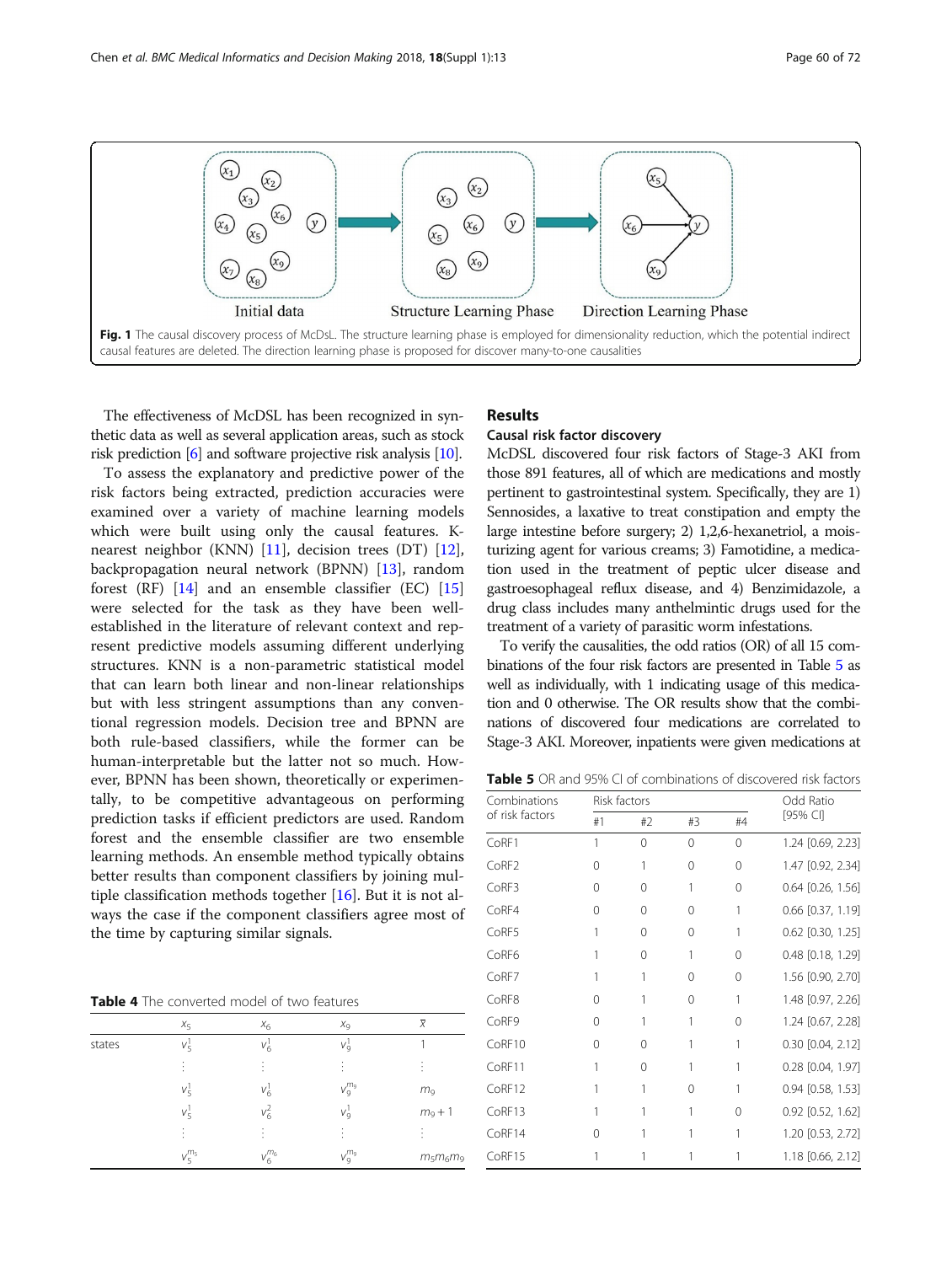least one day earlier than the onset of the disease. Therefore, those previous features are the causes of Stage-3 AKI risk in the temporal sequence.

# Stage-3 AKI risk prediction

Using only the feature set suggested by MsDCL, the five machine learning models aforementioned were built for predicting Stage-3 AKI with 10-fold cross-validation and their predictive accuracy were measured by AUC, precision, recall and F-score. As displayed in Fig. 2.

As demonstrated in Table 6, the further comparisons are made against the McDSL combined with a review research of AKI (McDSL + PLoS one) [\[17\]](#page-6-0) and Logistic regression (LR) [[18\]](#page-6-0). The experimental result shows that McDSL has discovered the key features for predicting the Stage-3 AKI risk.

# Discussion

The AKI is a common clinical event with high morbidity and mortality, and Stage-3 AKI is the worst. Discovery the direct causes of Stage-3 AKI from EHR is valuable for promoting for clinical research. This study adopts McDSL, which is a functional causal model, for discovering the causes of Stage-3 AKI risk. Four risk features are inferred as the causes of Stage-3 AKI risk, and those causalities are verified by OR. The subsequent experiments show that those causes are the key features to predict the Stage-3 AKI risk.

#### Causes of Stage-3 AKI risk

Causal discovery from observed data is a hotspot of big data research [\[19](#page-6-0), [20](#page-6-0)] which can avoid the ethics risk and reduce the cost of intervention experiment. EHR is a kind of structured observed data, and it was became the focus of machine learning research [[21\]](#page-6-0). The data of Stage-3 AKI is

Table 6 The comparison of different feature selected features

| Models (# of variable) | AUC.  | F-score | Recall | Precision |
|------------------------|-------|---------|--------|-----------|
| McDSL (4)              | 0.812 | 0.753   | 0.761  | 0.743     |
| $McDSL + PLoS$ one (6) | 0.814 | 0.748   | 0.744  | 0.738     |
| LR (88)                | 0.837 | 0.775   | 0.810  | 0.734     |

sparse and high dimensional, and it is unfeasible for correlation-based feature selection or modeling method. Therefore, McDSL is employed to discover the causes of Stage-3 AKI risks with two phases: dimensionality reduction and causal direction inferring.

The causalities between four medications and the Stage-3 AKI risks has discovered by McDSL. To verify the accuracy of discovered causalities, the OR of all combinations of four features has calculated, as shown in Table [5.](#page-3-0) The experimental results show that seven groups of OR are greater than 1. The ORs of Sennosides (CoRF1, OR 1.24) and 1,2,6-hexanetriol (CoRF2, OR 1.47) as well as most of the combinations involving these two medications (e.g. 1,2,6-hexanetriol and Benzimidazole (CoRF8, OR 1.48); 1,2,6-hexanetriol, Famotidine and Benzimidazole (CoRF14, OR 1.20)) can be observed to be greater than 1. The OR results suggest combinatorial effects of the four McDSL selected features certainly exist. Moreover, the check point of medication variables are at least a day earlier than breakout of Stage-3 AKI. Therefore, these four features are the causes of Stage-3 AKI risk.

#### Advantage of McDSL for Stage-3 AKI detection

To detect the risk of Stage-3 AKI earlier, it is necessary to discover the accurate risk features. Five machine learning models were employed to predict Stage-3 AKI risk with 10-fold

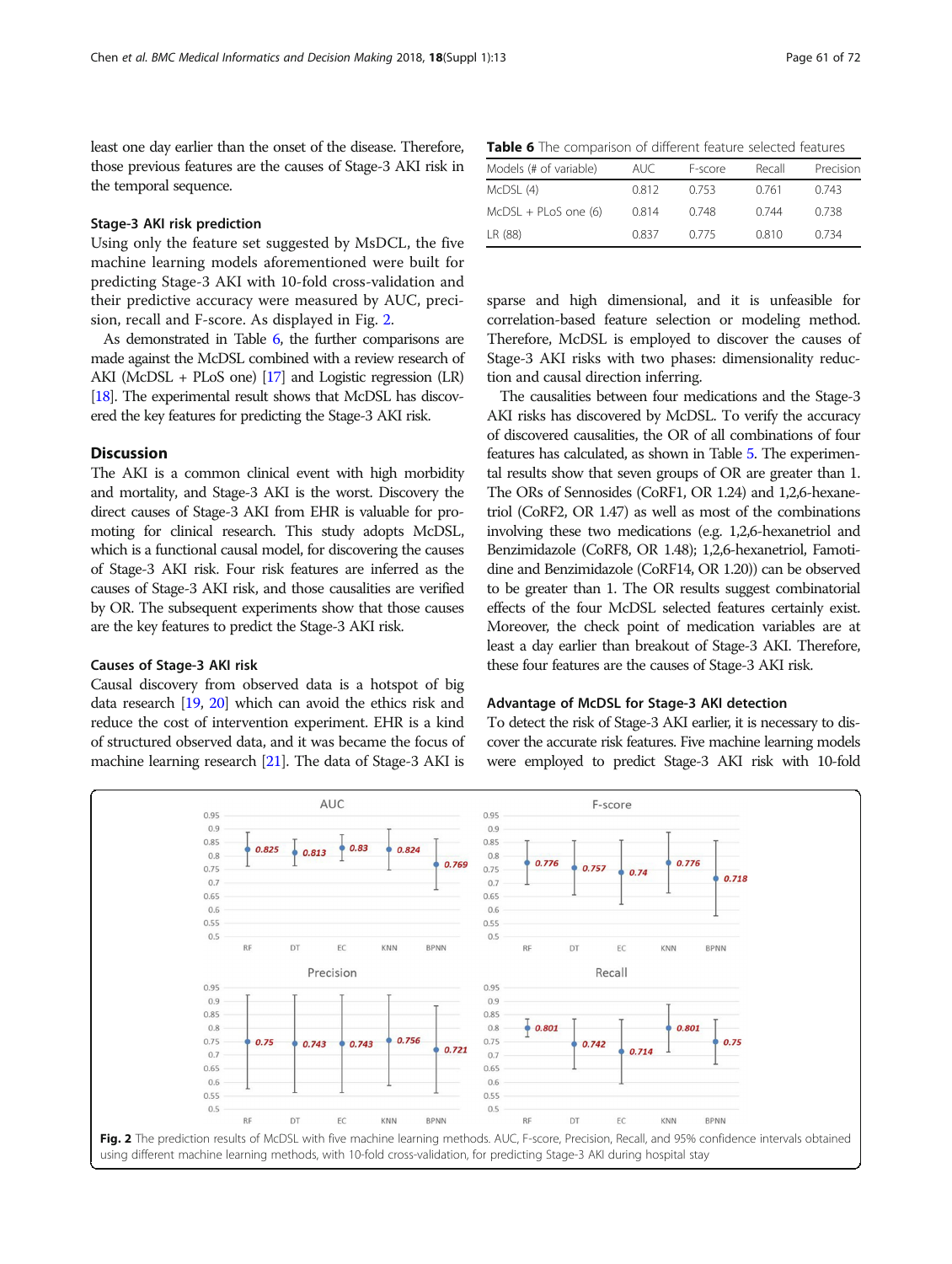<span id="page-5-0"></span>cross-validation. The AUC of all the models ranges between 0.769 and 0.830, among which four models (RF, DT, KNN and EC) could even achieve AUC greater than 0.810. Precision of all the models ranges from 0.721 to 0.756, indicating that the models, which solely relies on the four selected features, could successfully identify the Stage-3 AKI patients for more than 72% of the time among all the true patients. Recall, taking values between 0.714 and 0.801, suggests that all of the models are capable of returning more relevant results than irrelevant ones. The F-score, a balanced performance metric of precision and recall, ranges from 0.718 to 0.776, with three models (RF, DT and KNN) all scored above 0.750. In view of all the four accuracy measurements under consideration, the predictive power of the four selected features are fairly robust across various modeling techniques.

In addition, a comparison of different feature selected features was presented to estimate the advantage of McDSL. Ohnuma and Uchino had proposed a systematic review of prediction models for mortality of patients with acute kidney injury, and shows that age and gender were the most common risk features of AKI. The AUC of this combination is close to McDSL (+ 0.2%). Moreover, LR is a parametric statistical models and frequently-used prediction model for EHR, and it selected 88 risk features. Although LR selected much more risk features than McDSL, the improvement is very small (+ 3%). Therefore, the selected four features are the key risk features of prediction Stage-3 AKI.

## Conclusions

This study extended the application of McDSL to a new domain, that is, to discover true risk factors of Stage-3 AKI from EHR, which has become an emerging valuable source for conducting large-scale clinical research studies. Four modifiable features have been identified, which suggests prospective practical use in managing and treating Stage-3 AKI patients during their hospital stay. Classification accuracy can be preserved and even improved by learning from the features selected by McDSL. Based on our experimental results, it is promising to further extend such causal feature selection methodology as McDSL to discovering true risk factors associated with stage-1 and stage-2 AKI events.

#### Abbreviations

ANM: Additive noise model; EHR: Electronic health record; McDSL: Multiple cause Discovery combined with Structure Learning

#### Acknowledgements

The HERON data repository described in the paper is supported by institutional funding from the University of Kansas Medical Center and CTSA grant UL1TR000001 from NCRR/NIH.

#### Funding

This research was supported by the Major Research Plan of the National Natural Science Foundation of China (Key Program, Grant No. 91746204), the Science and Technology Development in Guangdong Province (Major Projects of Advanced and Key Techniques Innovation, Grant No.2017B030308008), and Guangdong Engineering Technology Research Center for Big Data Precision Healthcare (Grant No.603141789047). The publication costs for this article will be covered by the Major Research Plan of the National Natural Science Foundation of China (Key Program, Grant No. 91746204).

#### Availability of data and materials

The authors do not wish to make the data available as it contains information that could identify specific individuals.

#### About this supplement

This article has been published as part of BMC Medical Informatics and Decision Making Volume 18 Supplement 1, 2018: Proceedings from the 3rd China Health Information Processing Conference (CHIP 2017). The full contents of the supplement are available online at [https://bmcmedinformdecismak.biomedcentral.com/articles/](https://bmcmedinformdecismak.biomedcentral.com/articles/supplements/volume-17-supplement-1) [supplements/volume-17-supplement-1.](https://bmcmedinformdecismak.biomedcentral.com/articles/supplements/volume-17-supplement-1)

#### Authors' contributions

YH and ML designed and conceptualized this study. WC designed the algorithm. ML prepared the original dataset. XZ, WC, LW, KL, JH and ZT performed the data cleaning and post-processing. XS and LRW contributed in writing of this manuscript. All authors reviewed the manuscript critically for scientific content, and all authors gave final approval of the manuscript for publication.

#### Ethics approval and consent to participate

Not applicable.

#### Consent for publication

Not applicable.

#### Competing interests

The authors declare that they have no competing interests.

#### Publisher's Note

Springer Nature remains neutral with regard to jurisdictional claims in published maps and institutional affiliations.

#### Author details

<sup>1</sup>Big Data Decision Institute (BDDI), Jinan University, Tianhe, Guangzhou 510632, China. <sup>2</sup>Guangdong Engineering Technology Research Center for Big Data Precision Healthcare, Tianhe, Guangzhou 510632, China. <sup>3</sup>Department of Internal Medicine, Division of Medical Informatics, University of Kansas Medical Center, Kansas City, Kansas, USA.

### Published: 22 March 2018

#### References

- 1. Waikar SS, Curhan GC, Ayanian JZ, et al. Race and mortality after acute renal failure. J Am Soc Nephrol. 2007;18:2740–48.
- 2. Chertow GM, Burdick E, Honour M, et al. Acute kidney injury, mortality, length of stay, and costs in hospitalized patients. J Am Soc Nephrol. 2005; 16:3365–70.
- 3. KDIGO: Kidney Disease: Improving Global Outcomes (KDIGO) Acute Kidney Injury Work Group. KDIGO clinical practice guideline for acute kidney injury. Kidney Int Suppl 2 2012, 1–138.
- 4. Kate RJ, Perez RM, Mazumdar D, et al. Prediction and detection models for acute kidney injury in hospitalized older adults. BMC Med Inform Decis Mak. 2016;16:1–11.
- 5. Thomas M, Sitch A, Dowswell G. The initial development and assessment of an automatic alert warning of acute kidney injury. Nephrology Dialysis Transplantation. 2011;26:2161–8.
- 6. Chen W, Hao Z, Cai R, et al. Multiple-causes discovery combined with structure learning for high dimensional discrete data and application to stock prediction. Soft Comput. 2016;20:4575–88.
- 7. Waitman LR, Warren JJ, Manos EL, Connolly DW. Expressing observations from electronic medical record flowsheets in an i2b2 based clinical data